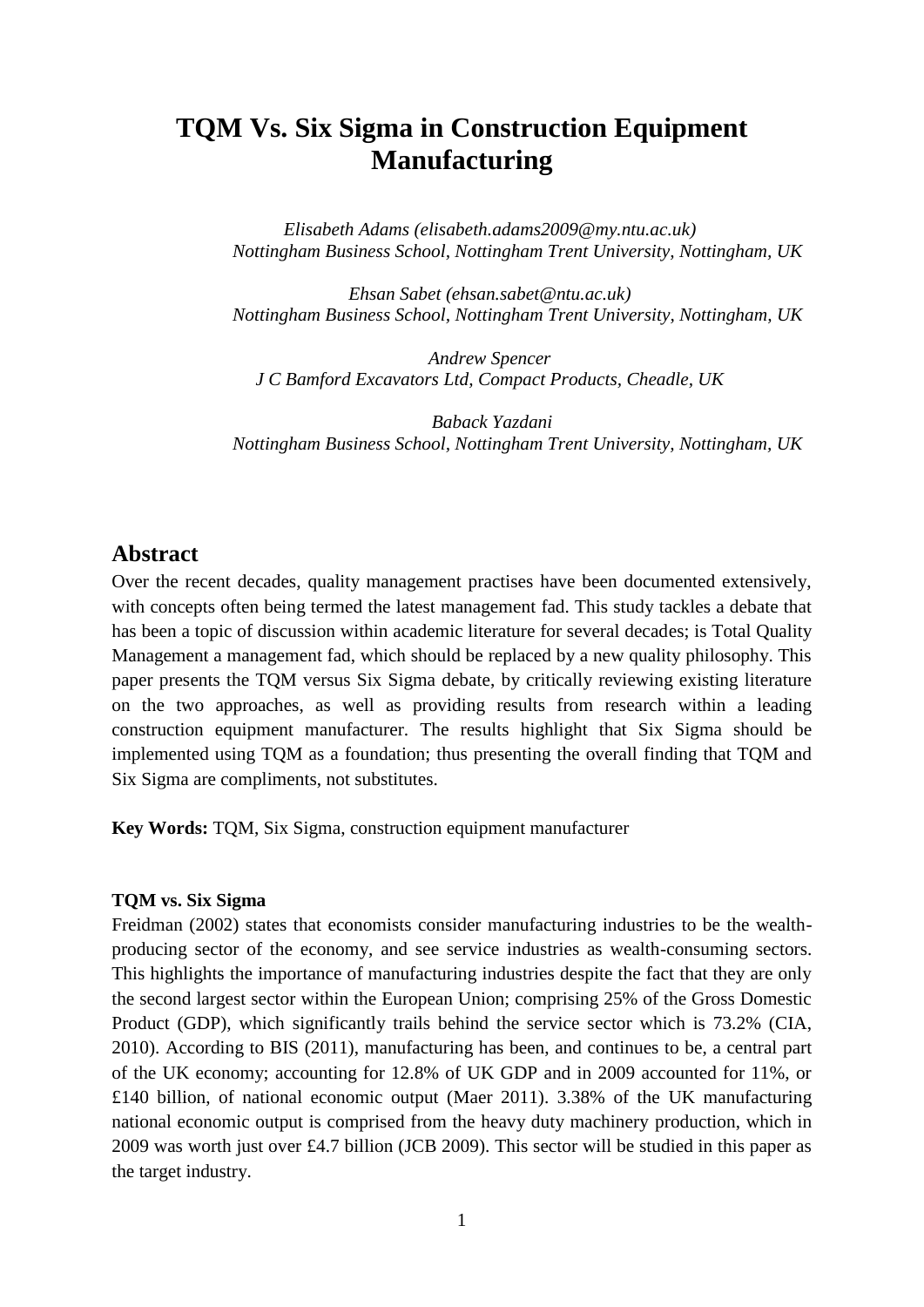Due to the ever-increasing competitiveness of the manufacturing industry, quality plays a vital role for organisations in their attempt to gain a world-wide market edge by meeting customers' needs more effectively, and thus increasing efficiency and reducing costs (Tennant 2001). It has been recognised that the 'quality of management' is equally as important as the 'management of quality'. At one time, there were only few choices of Quality Management approaches; now, however, a plethora of quality improvement initiatives have been created and accumulated over the past fifty years.

#### **TQM: A Management Fad?**

Over the recent decades, quality management practises have been documented extensively, with concepts often being misunderstood, resulting in being termed the latest "management" fad" (Dahlgaard and Dahlgaard-Park 2006, p. 263). One of the most deliberated management fads of recent decades has been Total Quality Management. Since the mid-1990's, articles have appeared that have "touted the demise and death of Total Quality Management", questioning the value and worth of the management approach (Green 2006, pp. 1281-1282). Reflecting upon the struggles of organisations attempting to apply the TQM approach, Albrecht (1992, p. 271) predicted that the fate of TQM would mirror the "dinosaur-like extinction" of the old management by objectives (MBO), which during the peak of its success, was supposed to transform the world of business. The discussion about the "fall" of TQM (Douglas, 2006), and the need to "give TQM a decent burial" (Albrecht 1992, p. 272), has not been restricted to academics, as businesses and the media have increasingly joined the wave of criticism (Yong and Wilkinson 1999, p. 138) most notably Byrne (1997), who stated that TQM is "as dead as a pet rock".

Naslund (2008), claimed that one way to measure whether TQM is a management fad, was to observe the number of academic publications, as identified through the ABI/Inform data base, over a thirty year period from 1975 to 2004. In the late 1980's and early 1990's, TQM experienced enormous popularity (Naslund 2008). Despite this early popularity, reports presenting a lack of results, problems with implementation, and TQM failure, started to appear in the late 1980's, thus leading to a significant drop in the number of published TQM articles (Naslund 2008, p. 276).

Furthermore, Black and Revere (2006) highlighted one shortfall of TQM being its inability to remove identified root causes, thus leading to improvement gains being lost over time and organisations reverting back to their original performance. In addition, Park-Dahlgaard (2002) identified two main forms in which TQM has been negatively criticised: the way in which some organisations have failed to implement the approach correctly, and that there is a lack of consensus about the true definition of TQM. Lau and Anderson (1998) stated that in the July 1995 'Quality Progress' magazine contained thirteen articles on TQM, in which twelve different definitions of TQM were given. TQM has been defined, amongst other things, as "…a philosophy…" (Oakland 1993), "…a culture…" (Dahlgaard, et al. 1998), "…an approach…" (Dale 1999) and "an Strategy" (Bohan 1998, pp. 13-14). Because of this lack of clarity, it has failed to be fully implemented correctly, as TQM supporters will have had little guidance of what to actually target and apply (Bergquist et al. 2005).

Research has shown that various academics have undertaken surveys with the results concluding that TQM has failed to bring about financial gains within organisations. The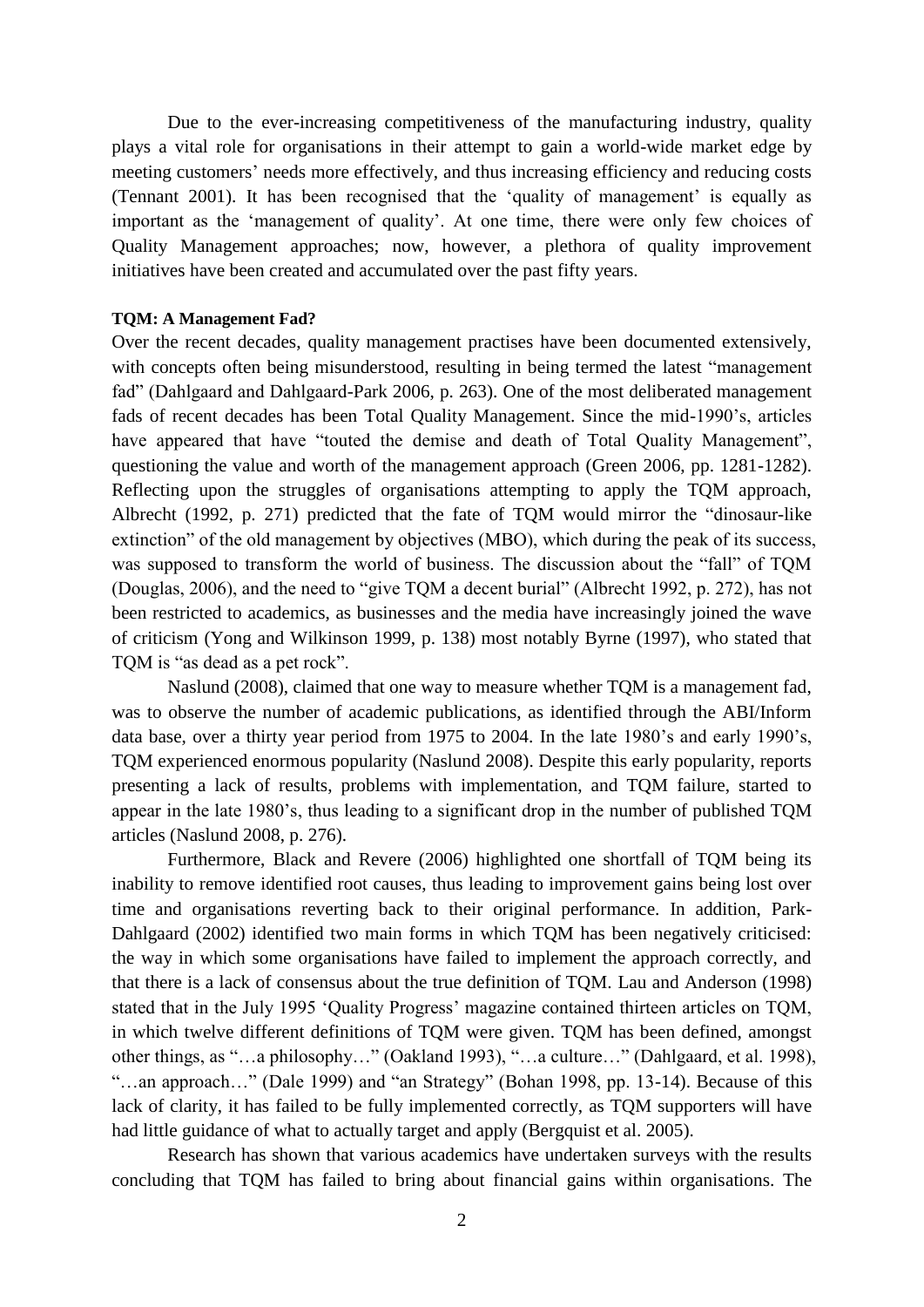finding most cited in Quality Management commentaries - the damaging survey carried out by Kearney (1992) - concluded that around 80% of TQM initiatives have failed. Kolesar (1995) stated that the reason for the failure of this particular approach was the gap between what practitioners advocated and what was actually being implemented. Green (2006, p. 1282) supports this argument by saying that TQM is an "elusive goal" that leads to unrealistic organisational expectations and the desire for immediate results. Professor S.K Neogy (in Antony 2007), believes that the reason for the failure of TQM is not because of its philosophy, but due to the lack of a correct implementation framework. Therefore, in order to adopt TQM, organisations were required to hold a deeper understanding of what it was about, which generally led to many organisations turning their back on TQM (Douglas 2006).

Although TQM is a concept that is hard to grasp and difficult to implement, research by Bergquist et al. (2005) has concluded that TQM still generates benefits if used properly, and is apparently thriving in organisations as evident by the number of national and international quality award winners (Van Der Wiele et al. 2002). Whilst there are many reports and remarks stating the death of TQM, there are also studies that underpin the merits of employing TQM as a powerful quality roadmap, and highlight the many benefits and values of such a management approach (Yong and Wilkinson 1999). Bergquist et al. (2005) argue that critics will always find organisations that are dissatisfied with what has been implemented, and can therefore produce damaging academic articles.

Various researchers, such as Andersson et al. (2006) have responded to criticisms against TQM, presenting that, in reality, organisations that have successfully implemented TQM outperform other organisations financially. This is also supported by Lemak and Reed (1997) who studied 60 companies that had practiced TQM for a period of at least five years, and due to this long-term commitment they managed to see an improved profit margin. Similarly, a survey of 350 HR managers performed by the Institute of Personnel Management (1993), found that 76% of organisations had experience with Quality Management; 65% of which rated Total Quality Management as "successful", with a mere 5% reporting their initiatives as "unsuccessful" (Yong and Wilkinson 1999 p. 138). In addition, AT&T Transmission Systems Business Unit has been highlighted as an example of where TQM has brought about significant improvements and is considered a success (Evans and Lindsay 2002, p. 50). Within six years of implementation, the unit achieved a 10-fold improvement in equipment product quality, and \$400million in cost improvements, all of which occurred in the same period that five major competitors experienced financial loses. These examples of success support that TQM is no "quick fix" and only brings about success and financial gains in the long term (Dahlgaard and Dahlgaard-Park 2006, p. 272).

The main concern is that many organisations have advocated partial and ad-hoc TQM efforts, which are far from the full TQM, thus providing an unfair indication of what TQM can achieve (Yong and Wilkinson 1999). Although research suggests that TQM has been tried and found inadequate, Evans (1995, p. 5) argues that it has in fact "either been tried and found difficult, or tried, yet misunderstood". Therefore, although it may be said that TQM is alive and well (Douglas 2006), the success of TQM does depend on several factors, such as: the type of organisation that applies TQM concepts and what they define by TQM (Bergquist et al. 2005). In other words, TQM is not an exact formula and that one size does not fit all.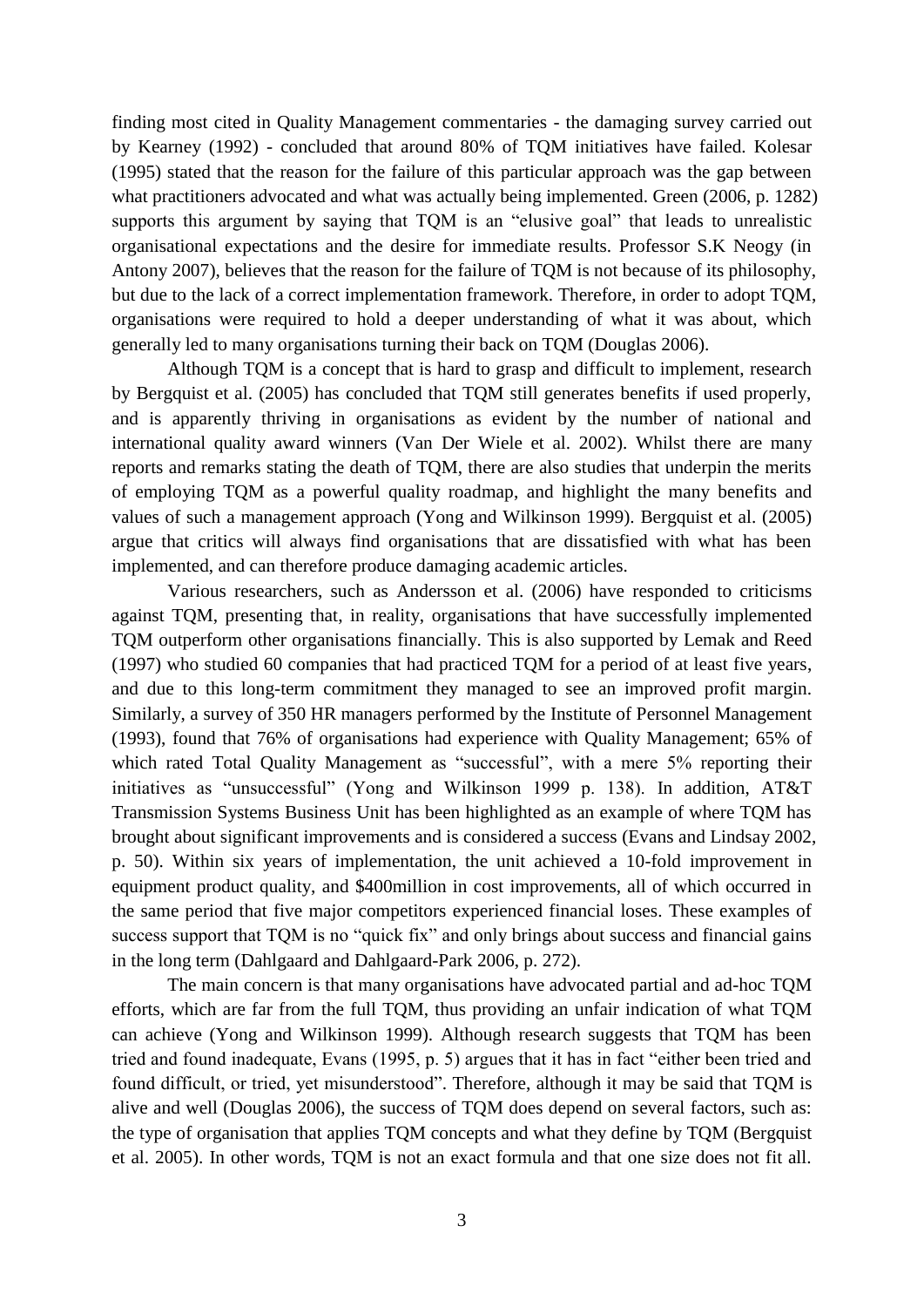Nevertheless, TQM is flexible in its ability to fit particular organisations (Ehigie and McAndrew 2005). After all:

*"TQM is a philosophy, not a science. Philosophies are seldom suddenly born, and they almost never die; they simply get improved upon"* Paton (1994 p.3).

## **Six-Sigma: An alternative**

Klefsjö, et al. (2006) proclaim that other Quality Management concepts, such as Six Sigma, have grown in popularity. Over the recent years, Six Sigma has been one of the few technically oriented initiatives to generate interest from business leaders, the financial community, and the popular media (Hoerl 2001). Many organisations have moved their strategies and practices towards such approaches (Andersson et al. 2006). The significance of Six Sigma's success can be traced to Motorola, where between 1987 and 1997, the organisation achieved a "fivefold growth in sales with profits climbing nearly 20 per cent per year", (Klefsjö, et al. 2001, p. 32). Andersson et al. (2006) present an example of Six Sigma's positive financial impact through Volvo Cars in Sweden, who claim that between 2000 and 2002, Six Sigma contributed over  $\epsilon$ 55 million to the bottom line.

Six Sigma overcomes the deficiencies that were evident within TQM, such as unclear quality goals and the failure to break down internal barriers (Pande et al. 2000). The approach represents a new collective and multidimensional approach to quality (Harry 2000), which has showed a much better record of effectiveness than TQM (Antony 2004 and Cheng 2008). Thus suggesting Six Sigma is a "replacement for Total Quality Management" (Green 2006, p. 1283).

In the current very high global competition and cost reductions climate, Six Sigma achieves significantly more on areas "where some existing TQM efforts have lost focus" (McAdam et al. 2005, p. 168). Andersson et al. (2006, p. 291) believe this is because "six sigma programmes talk the top managers' language", which is "the financial gains of the improvement".

Six Sigma's rise in popularity is also evident through the increased frequency of academic publications, as shown by Aboelmaged (2010), who reviewed the distribution of 417 Six Sigma articles over the period from 1992-2008. Despite the apparent limited academic publications before 2000, literature on Six Sigma flourished between 2000 and 2006, with the frequency of journal articles significantly increasing over this period. Although the "blooming years for Six Sigma" were followed by a slight decline in 2007, the escalation in growth of Six Sigma articles in 2008 onward was significant (Aboelmaged 2010, p. 271).

In addition, Black and Revere (2006) argue that Six Sigma has risen from the ashes of TQM and its inadequacies by introducing new concepts and approaches. They also believe that Six Sigma applies root-cause techniques in order to discover variability, ensuring a more thorough search than other quality improvement efforts that have gone before. This is because Six Sigma is data-driven and therefore uses measurements to analyse problems and thereby improve the process or outcome. While TQM has no way to measure the level of quality, the Six Sigma metrics enables organisations to position their quality improvement effort in comparison to others (Black and Revere 2006). It is, therefore, argued that Six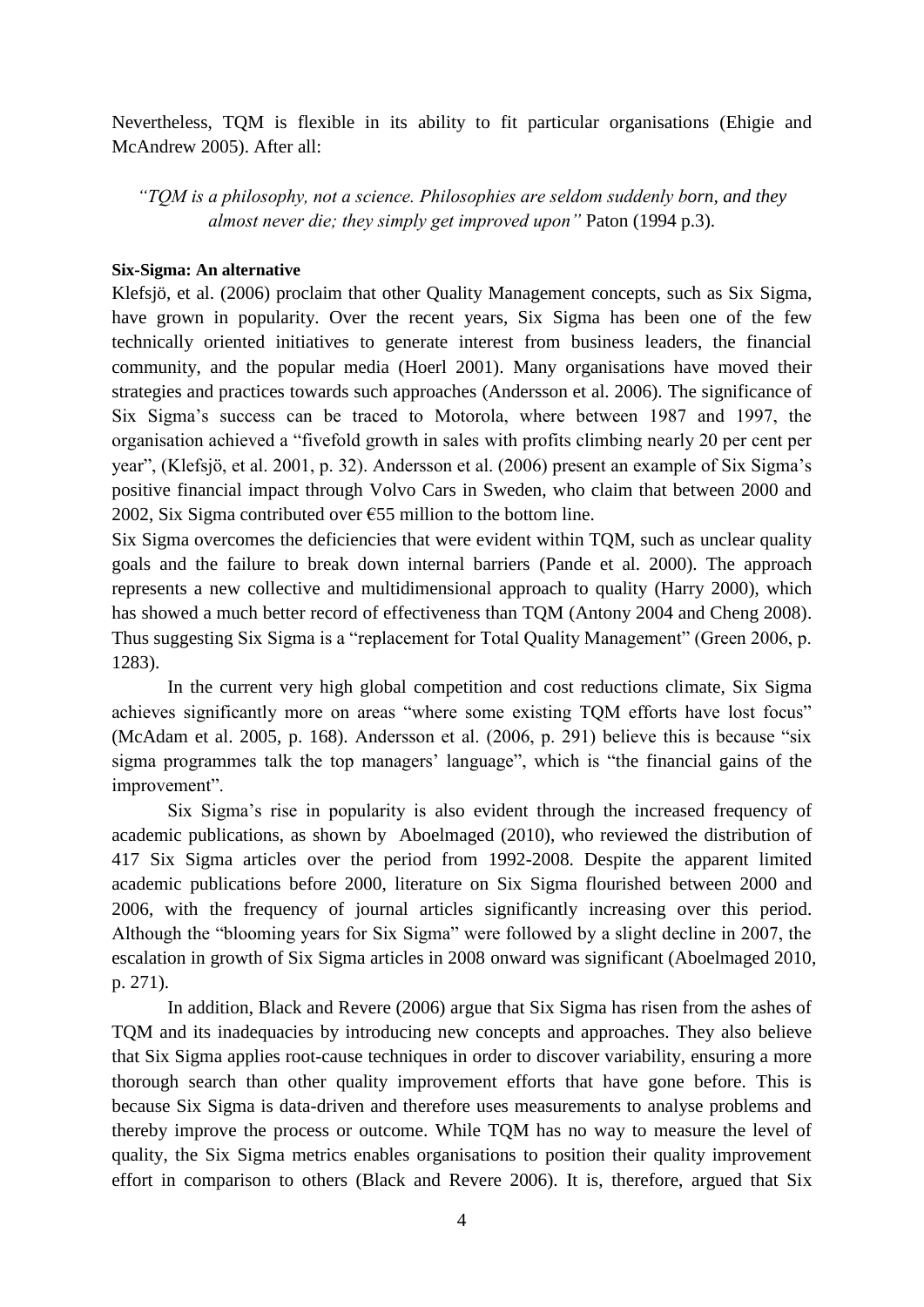Sigma projects are closely tied to business goals and objectives that are usually based around satisfying customer needs (Ingle and Roe 2001).

Despite a lack of criticism against Six Sigma, some academics state that it is merely an add-on project management tool (Nonthaleerak and Hendry 2008), and a repacked version of TQM which has simply added and retracted a few components and sold under a different name (Bergquist et al. 2005). Some researchers believe Six Sigma has been around for many years in the form of problem solving, team building, and SPC, and that there is nothing new about it (Reed 2000). The newness should, however, be appreciated in the form of its improved operational methods, tools and techniques, such as developments in statistical and operational methods of data analysis (Goh and Xie 2003 and McAdam et al. 2005).

It has also been described as "old wine in a new bottle", for the reason that most of the tools involved within it have been around for several decades (Thawani 2004). Furthermore, Andersson et al. (2006) argue that the Six Sigma programme should not be considered as a replacement for TQM, for the reason that it is not as successful in improving customer satisfaction as the programme focusses primarily on financial savings. Literature by Klefsjö, et al. (2001, p. 34) rather supports that Six Sigma should be positioned in the larger context; Six Sigma is simply a methodology within the framework of TQM. As shown in Figure 1, TQM should be considered as a continuously evolving management system that is comprised of values, methodologies and tools.





Figure 1 – Total Quality Management (Hellsten and Klefsjö 2000, p. 241)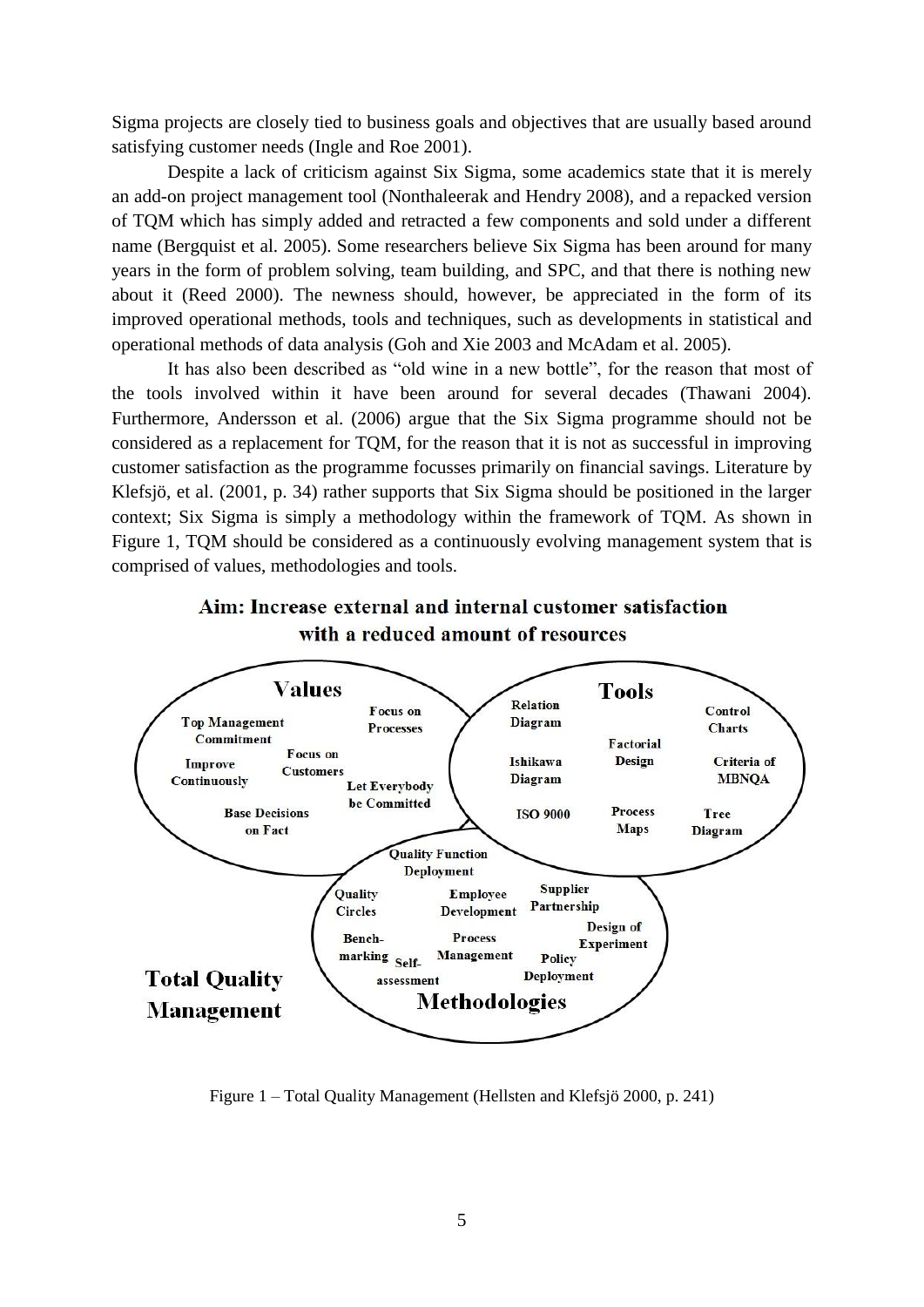#### **Six Sigma: A compliment?**

When debating the issue of which 'roadmap' is the best to follow when an organisation wants to achieve a world-class quality, Dahlgaard and Dahlgaard-Park (2006) state that alternative roadmaps to TQM are very dangerous to embark on without the right company culture. Companies should understand that such simple roadmaps like Six Sigma, will never work without a cultural background of the core principles of TQM. Six Sigma should only be regarded as a new 'roadmap' to follow, once TQM has already been implemented, or once the organisation is in the process of implementing it (Dahlgaard and Dahlgaard-Park 2006). However, Revere and Black (2003) argue that TQM might act as a roadblock for implementing Six Sigma due to the time and capital invested into establishing and promoting such a programme only to start a fresh with an alternative programme. Fortunately organisations can integrate existing TQM efforts with many Six Sigma models and concepts, thus allowing a seamless adoption of Six Sigma, which is key to a successful implementation of a quality management system (Cheng 2008).

On the other hand, it is suggested that Six Sigma is important to the success of TQM as it supports all six of the values within TQM, and illustrates a dynamic management system (Klefsjö, et al. 2001). Lucas (2002) also supports this by saying that Six Sigma strengthens TQM efforts through a strategic approach. Both concepts share the same aim: customer satisfaction and financial results will improve through waste and resource reduction (Andersson et al. 2006).

It has also been demonstrated that the integration of TQM with Six Sigma metrics, provides a measure of comparability used to aid quality improvement (Revere and Black 2003). A survey by Cheng (2009) highlighted that 11 companies were shown to be effective in implementing Six Sigma through analysis of SPSS. This survey showed it is possible for companies to implement Six Sigma under the framework of TQM activities. It was also highlighted by McAdam et al. (2005) that most of the organisations that claim success from Six Sigma, such as Motorola and GE, also have well established TQM programmes. Cheng (2008) presents Kinpo Electronics (KE) as an organisation that has achieved continuous improvement and competitive advantage, via the integration of TQM activities and the Six Sigma approach. Cheng (2008, pp. 193-194) also states that KE's addition of Six Sigma to its business system, gave the organisation almost all of the elements of TQM; "the current business system  $+$  Six Sigma  $=$  TQM". Therefore, based on this formula, Cheng (2008) believes that TQM remains dominant in modern industry as an overall quality programme.

In terms of the system, Cheng (2008) summarises that TQM's improvement activities, such as QCC, QIT, QA and the ISO system, all represent TQM's basic mechanisms that must be secured and cannot be abandoned when implementing Six Sigma. Klefsjö, et al. (2006, p. 175) conclude ''Feel free to use Six Sigma, but do try to integrate it with TQM, or else you may end up with too thin a soup that may separate and come apart''

To summarise, implementing Six Sigma via TQM activities require two shifts; moving from PDCA to DMAIC and from inter-organisation activities to cross functional teams, and moving from TQM's quality index to reduce the system's defect rate and to align with Six Sigma's financial focus (Cheng 2008).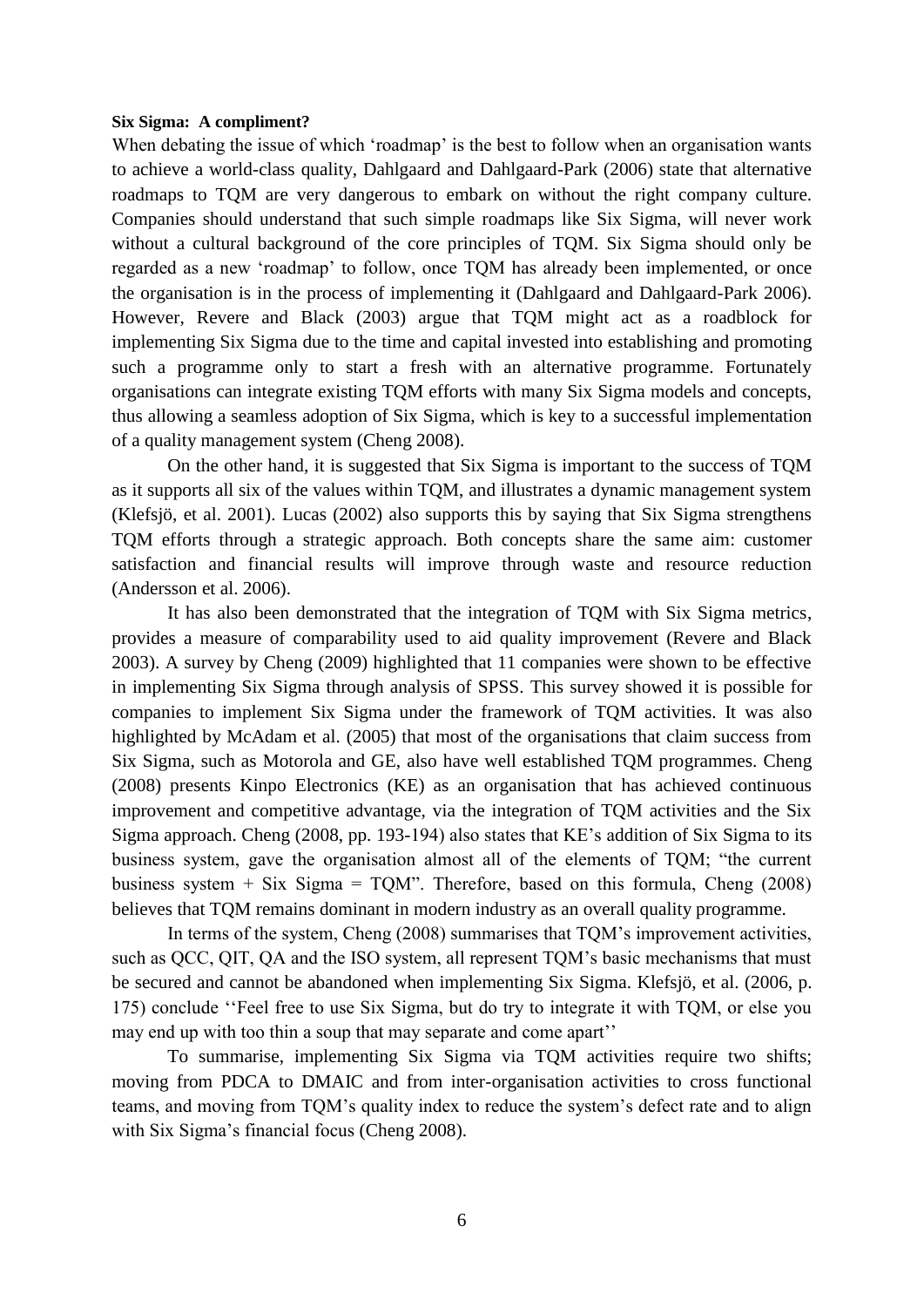#### **Results**

Within heavy duty machinery production, there are five leading manufacturers in Europe, as shown in Figure 2, the top five being JCB, Caterpillar, Volvo, Kubota and Hitachi.

J C Bamford Excavators Ltd is one of the world's biggest manufacturers of construction equipment, boasting some of the finest engineering facilities across the globe whilst maintaining a reputation for unrivalled customer service (JCB 2009). Having both TQM and Six Sigma experience in machine assembly and in their engine site, respectively, JCB was chosen to be studied in this research. JCB is located on four different continents, with sites in the UK, Brazil, China, Germany, India and North America. JCB's product range of over 300 machine types is distributed to their global customer base, stretching over 150 countries, via 1,500 dealer depot locations; employing over 8,000 people (JCB 2009).



Figure 2 - A graph to show the market size of the Heavy Duty Machinery Industry and the market share of the top five competitors within

This research focusses upon results from two assembly lines; JCB Compact Products' small machine production, and JCB Power Systems' engine production. JCB's Compact Products plant has traditionally put TQM in practice, while the engine production site, exploiting experts from automotive sector, has managed to put Six Sigma in action on the basis of the company's expertise and the existing foundations of the TQM approach.

Figure 3 draws a direct comparison between the percentage of fault free products at both Six Sigma and TQM production lines, reported from equivalent quality control stages at both production sites; however, the results do not present the end product quality. The products names and the stage of quality control are kept anonymous in this paper for the sake of confidentiality. It is clearly evident that both approaches have brought high levels of quality to the company. The Six Sigma-TQM approach has, however, achieved a higher consistency of results; with results varying only 0.87%, as opposed to the variance of 5.3% shown by the TQM practice. This therefore indicates that Six Sigma-TQM achieves faster,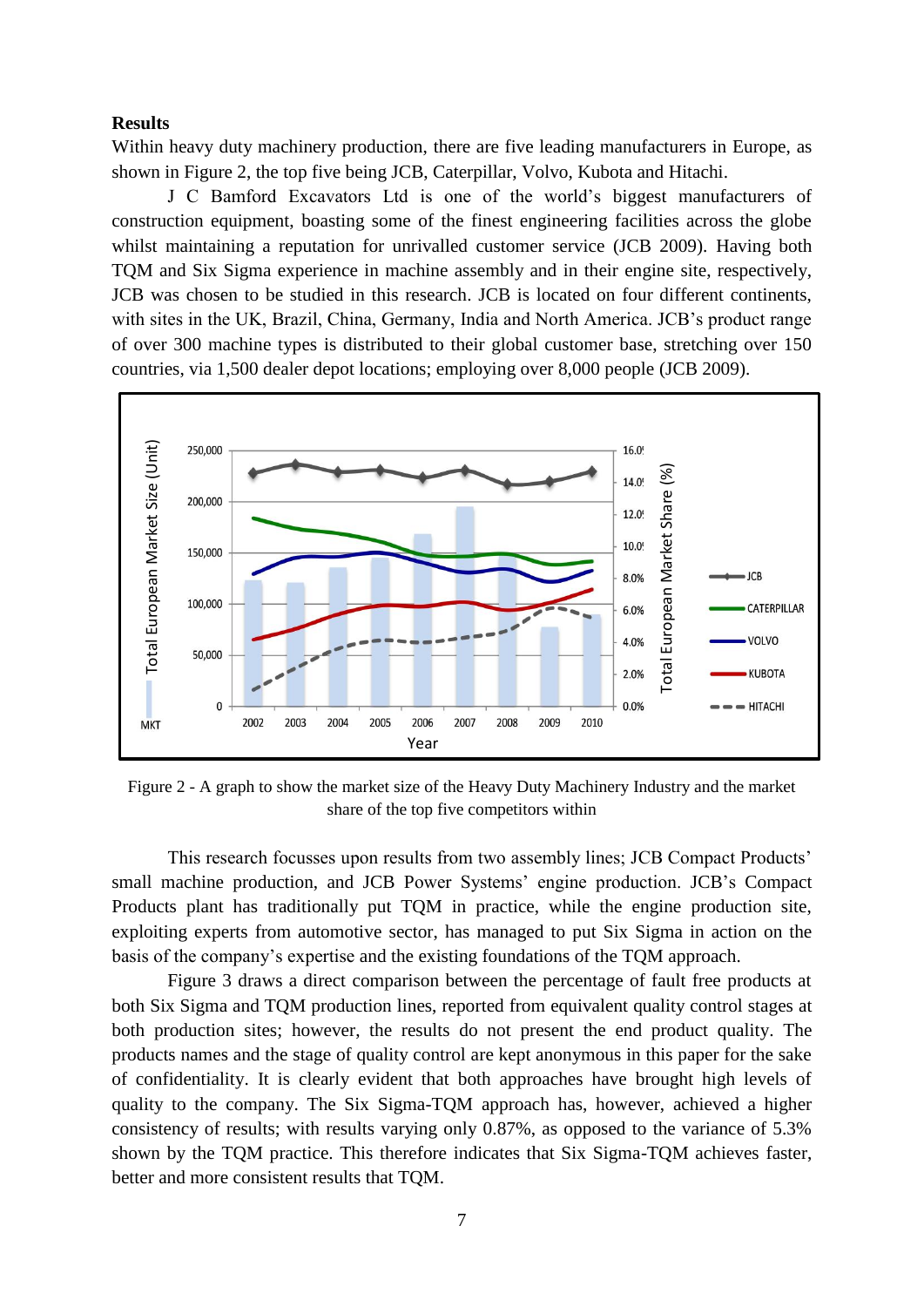However, as mentioned earlier, it must be noted that Six Sigma in JBC's engine site has been built up on the company's TQM principles, thus supporting the argument that TQM is a valuable foundation for implementing Six Sigma.



Figure 3 – A comparison of TQM and Six Sigma production lines

#### **Conclusion**

To conclude, the study has revealed that practising TQM in construction equipment manufacturing has been successful. However, the extent to which it will continue to improve quality can be questioned due to the large quality fluctuations; indicating that TQM may lose focus in time, thus supporting claim by McAdam et al. (2005).

It can be concluded that six sigma is a successful quality management approach within construction equipment manufacturing. However, Six Sigma has not yet managed to consistently achieve the company target of 100% fault-free operation. Therefore, this shows that there is room for improvement when using this approach.

Finally, it is the researcher's opinion that TQM should not be treated as a management fad due to the evidence of its success in improving quality. However, concluding the research findings and further discussion, it has to be said that Six Sigma has a faster and better record of effectiveness at improving quality. It is for this reason that the researcher believes Six Sigma should be introduced, using TQM as a roadmap, or foundation; and only once Six Sigma is firmly in place, should existing aspects of TQM be phased out (if necessary). In other words, TQM and Six Sigma should be seen as compliments, not substitutes, as both are required for a long-term success in quality management.

#### **Acknowledgements**

The authors would like to express the greatest gratitude to JCB for providing the opportunity and assisting the research with their full cooperation. In particular, the participation of Dean Lucas and Ian Gillott who, without their professional assistance and support, the completion of this research study would not have been possible. Finally, a word of thanks should go to the Nottingham Business School at the Nottingham Trent University for full support and partial fund on this research project.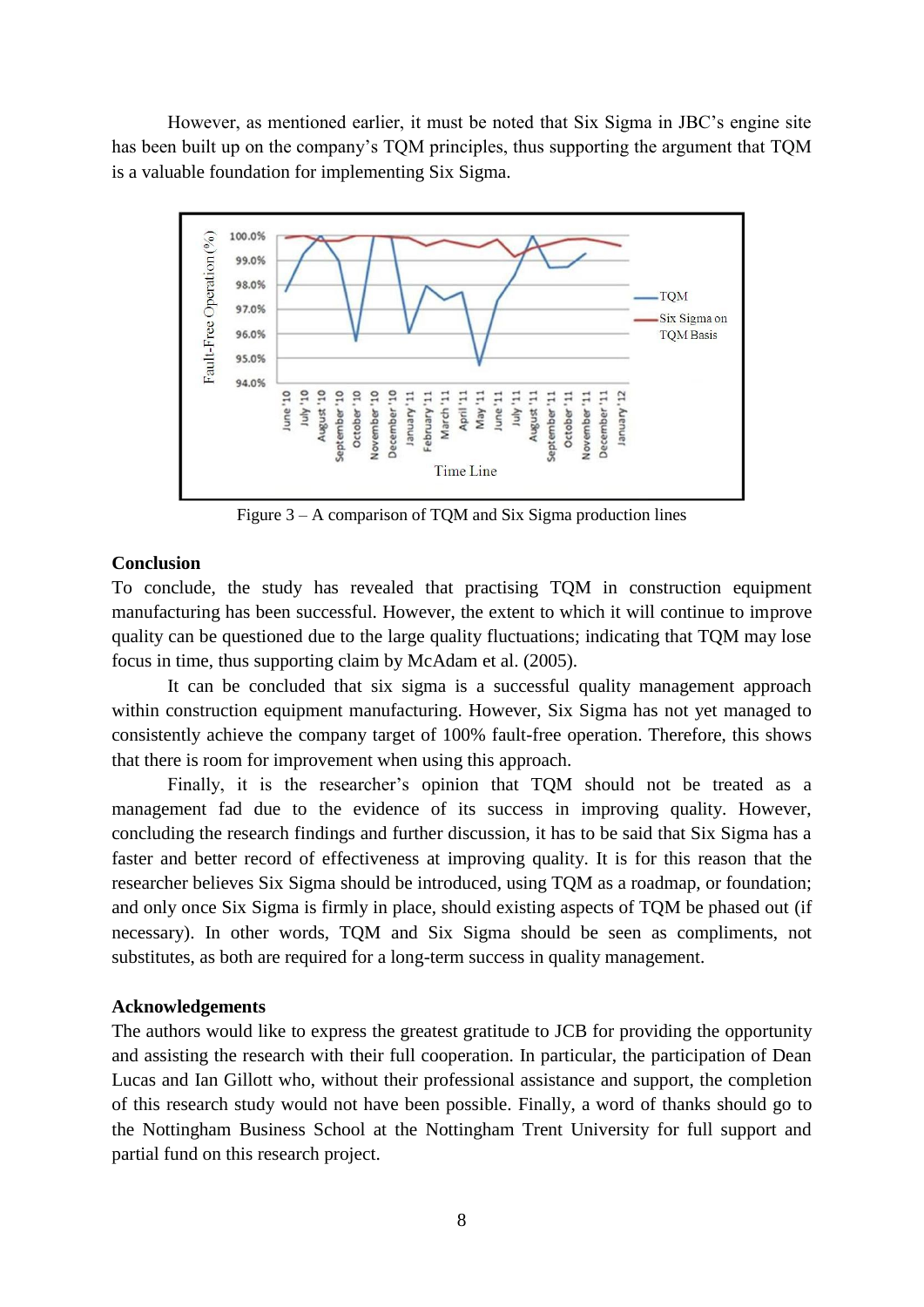#### **References**

- Aboelmaged, M.G. 2010. Six sigma quality: a structured review and implications for future research. *International Journal of Quality & Reliability Management* 27(3): 268-317.
- Albrecht, K. 1992. No eulogies for TQM. *The TQM Magazine* October: 271-272.
- Andersson, R., Eriksson, H., Torstensson, H. 2006. Similarities and differences between TQM, six sigma and lean. *The TQM Magazine* 18(3): 282-296.
- Antony, J. 2004. Some pros and cons of six sigma: an academic perspective. *The TQM Magazine* 16(4): 303- 306.
- Antony, J. 2007. Is six sigma a management fad or fact? *Assembly Automation* 27(1): 17–19.
- Berquist, B., Fredriksson, M., Svensson, M. 2005. TQM: terrific quality marvel or tragic quality malpractice? *The TQM Magazine* 17(4): 309-321.
- Black, K., Revere, L. 2006. Six Sigma arises from the ashes of TQM with a twist. *International Journal of Health Care Quality Assurance* 19(3): 259-266.
- Bohan, G. 1998. Whatever happened to TQM? Or how a good strategy got a bad reputation. *National Productivity Review* 17(4): 13-16.
- Byrne, J.A. 1997. Commentary : Management Theory or Fad of the Month? *Bloomberg Business Week.* Available at http://www.businessweek.com/stories/1997-06-22/commentary-management-theory-or-fad-ofthe-month (accessed date November 17, 2011).
- Central Intelligence Agency. 2010. The World Fact book: European Union. *Central Intelligence Agency*. Available at https://www.cia.gov/library/publications/the-world-factbook/geos/ee.html (accessed date November 27, 2011).
- Cheng, J.L. 2008. Implementing Six Sigma via TQM improvement: an empirical study in Taiwan. *The TQM Journal* 20(3): 182-195.
- Cheng, J.L. 2009. Six Sigma and TQM in Taiwan: An empirical study of discriminate analysis. *Total Quality Management* 20(3): 311–326.
- Dahlgaard, J.J., Dahlgaard-Park, S.M. 2006. Lean production, six sigma quality, TQM and company culture. *The TQM Magazine* 18(3): 263-281.
- Dahlgaard, J.J., Kristensen, K., Kanji, G.K. 1998. *Fundamentals of Total Quality Management*. Chapman & Hill, London.
- Dale, B.G. 1999. *Managing Quality*. Blackwell Publishers, Oxford.

Department For Business Innovation And Skills. 2011. Manufacturing. *Department for Business Innovation and Skills*. Available at http://www.bis.gov.uk/policies/business-sectors/manufacturing-andmaterials/manufacturing (accessed date November 29, 2011).

- Douglas, A. 2006. TQM is alive and well. *The TQM Magazine* 18(1):-.
- Ehigie, B.O., McAndrew, E.B. 2005. Innovation, diffusion and adoption of total quality management (TQM). *Management Decision* 43(6): 925-940.
- Evans, J.R., Lindsay, W.M. 2002. *The Management and Control of Quality*. Thomson, Cincinnati.
- Evans, R. 1995. Perspectives: In defence of TQM. *The TQM Magazine* 7(1): 5–6.
- Friedman, D. 2002. No Light at the End of the Tunnel. Los Angeles Times, 16 June.
- Goh, T.N., Xie, M. 2003. Statistical Control of a Six Sigma Process. *Quality Engineering* 15(4): 587-592.
- Maer, L. 2011. Manufacturing. *UK Parliament*. Available at http://www.parliament.uk/briefingpapers/SN01942 (accessed date November 29, 2011).
- Green, F.B. 2006. Six-Sigma and the Revival of TQM. *Total Quality Management* 17(10): 1281-1286.
- Harry, M.J. 2000. A new definition aims to connect quality performance with financial performance. *Quality Progress* 33(1): 64–66.
- Hellsten, U., Klefsjo, B. 2000. Perspectives: TQM as a management system consisting of values, techniques and tools. *The TQM Magazine* 12(4): 238-244.
- Hoerl, R.W. 2001. Six Sigma Black Belts: What Do They Need to Know? *Journal of Quality Technology* 33(4): 391-406.
- Ingle, S., Roe, W. 2001. Six Sigma. Black Belt Implementation. *The TQM Magazine* 13(4): 273-280.
- Institute of Personnel Management., 1993. *Quality: People Management Matters*. Institute of Personnel Management, London.
- JCB, 2009. Story of JCB. *JCB*. Available at http://www.jcb.com/promotions/storyofjcb/storyofjcb.aspx (accessed date January 12, 2012).

Kearney, A.T. 1992. *Total Quality: Time to Take off the Rose Tinted Spectacles*. IFS Publications, Kempston.

- Klefsjo, B., Bergquist, B., Edgeman, R. 2006. Six Sigma and Total Quality Management: different day, same soup? *International Journal of Six Sigma and Competitive Advantage* 2(2): 162-178.
- Klefsjo, B., Wiklund, H., Edgeman, R. 2001. Six Sigma seen as a methodology for Total Quality Management. *Measuring Business Excellence* 5(1): 31-35.